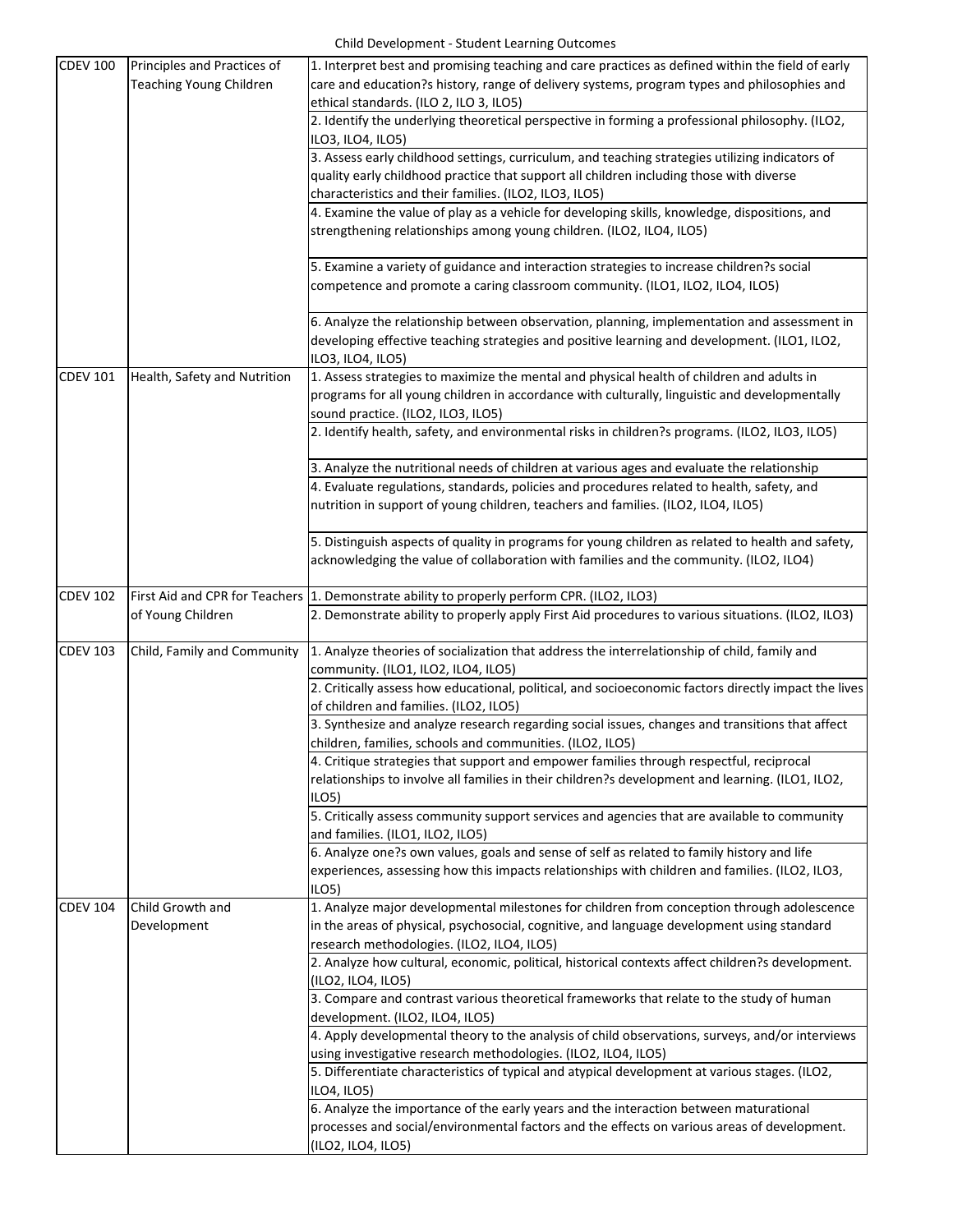| <b>CDEV 105</b> | Introduction to Curriculum                    | 1. Investigate and apply developmentally appropriate principles and teaching strategies to<br>positively influence all young children's development and acquisition of knowledge and skills. |
|-----------------|-----------------------------------------------|----------------------------------------------------------------------------------------------------------------------------------------------------------------------------------------------|
|                 |                                               | (ILO2, ILO5)                                                                                                                                                                                 |
|                 |                                               | 2. Evaluate the teachers? role in providing best and promising practices in early childhood                                                                                                  |
|                 |                                               | programs. (ILO2, ILO3, ILO4, ILO5)                                                                                                                                                           |
|                 |                                               | 3. Compare and contrast play-based curriculum that supports children?s cognitive, language,                                                                                                  |
|                 |                                               | creative, physical and social/emotional development. (ILO2, ILO4, ILO5)                                                                                                                      |
|                 |                                               | 4. Design and implement curriculum based on observation and assessment to support play and                                                                                                   |
|                 |                                               | learning using developmental, inclusive and anti-bias principles in collaboration with families to                                                                                           |
|                 |                                               | support all children. (ILO2, ILO5)                                                                                                                                                           |
| <b>CDEV 106</b> | <b>Observation and Assessment</b>             | 1. Critically compare the purpose, value and use of formal and informal observation and                                                                                                      |
|                 |                                               |                                                                                                                                                                                              |
|                 |                                               | assessment strategies and ethical implications within cultural and social contexts in early                                                                                                  |
|                 |                                               | childhood settings. (ILO1, ILO2, ILO3, ILO4, ILO5)                                                                                                                                           |
|                 |                                               | 2. Describe and evaluate the characteristics, strengths and limitations of common assessment                                                                                                 |
|                 |                                               | tools with all children?s developmental, cultural and linguistic characteristics. (ILO1, ILO2, ILO4,<br>ILO5)                                                                                |
|                 |                                               | 3. Demonstrate systematic observation methods to provide data to assess the impact of the                                                                                                    |
|                 |                                               | environment, interactions and curriculum on all domains of children?s learning and                                                                                                           |
|                 |                                               | development. (ILO2, ILO4)                                                                                                                                                                    |
|                 |                                               | 4. Assess the value of partnerships with families and other professionals in utilizing                                                                                                       |
|                 |                                               | interpretations of observational data to inform teaching responses and strategies. (ILO1, ILO2,                                                                                              |
|                 |                                               |                                                                                                                                                                                              |
|                 |                                               | ILO4, ILO5)                                                                                                                                                                                  |
|                 |                                               | 5. Embed activities related to assessment within play-based environments, curriculum and care                                                                                                |
|                 |                                               | routines for typically and atypically developing children. (ILO2, ILO4, ILO5)                                                                                                                |
| <b>CDEV 107</b> | Teaching in a Diverse Society                 | 1. Critique theories and review the multiple impacts on young children?s social identity. (ILO2,                                                                                             |
|                 |                                               | ILO <sub>5</sub>                                                                                                                                                                             |
|                 |                                               | 2. Analyze various aspects of children?s experience as members of families targeted by social                                                                                                |
|                 |                                               | bias considering the significant role of education in reinforcing or contradicting such                                                                                                      |
|                 |                                               | experiences. (ILO1, ILO2, ILO4, ILO5)                                                                                                                                                        |
|                 |                                               | 3. Critically assess the components of linguistically and culturally relevant, inclusive, age                                                                                                |
|                 |                                               | appropriate, anti-bias approaches in promoting optimum learning and development. (ILO1,                                                                                                      |
|                 |                                               | ILO2, iLO5)                                                                                                                                                                                  |
|                 |                                               | 4. Evaluate the impact of personal experiences and social identity on teaching effectiveness.                                                                                                |
|                 |                                               | (ILO1, ILO2, ILO3, ILO5)                                                                                                                                                                     |
| <b>CDEV 120</b> |                                               | 1. Create and demonstrate language and literature activities appropriate for early childhood                                                                                                 |
|                 | Language and Literature for<br>Young Children | settings. (ILO1, ILO4)                                                                                                                                                                       |
|                 |                                               | 2. Identify and critique stories and literature for their value to young children. (ILO1, ILO2, ILO4,                                                                                        |
|                 |                                               | ILO <sub>5</sub>                                                                                                                                                                             |
|                 |                                               | 3. Identify the relationship between language development and literacy. (ILO1, ILO2)                                                                                                         |
|                 |                                               |                                                                                                                                                                                              |
| <b>CDEV 121</b> | Art for Young Children                        | 1. Demonstrate an understanding of developmentally appropriate art activities for young                                                                                                      |
|                 |                                               | children. (ILO1, ILO5)                                                                                                                                                                       |
|                 |                                               | 2. Identify and demonstrate usage of a variety of materials and media appropriate for young                                                                                                  |
|                 |                                               | children. (ILO1, ILO2, ILO5)                                                                                                                                                                 |
|                 |                                               | 3. Identify the developmental sequence of art skills in young children. (ILO1, ILO2)                                                                                                         |
|                 |                                               | 4. Create and execute parent and staff trainings on the importance of fostering creativity in                                                                                                |
|                 |                                               | young children. (ILO1, ILO2, ILO4, ILO5)                                                                                                                                                     |
| <b>CDEV 122</b> | Science and Math for Young<br>Children        | 1. Investigate and critique developmentally appropriate science and math curriculum. (ILO1,                                                                                                  |
|                 |                                               | ILO2, ILO4)                                                                                                                                                                                  |
|                 |                                               | 2. Demonstrate knowledge of and create child centered math and sciences areas. (ILO2, ILO4)                                                                                                  |
|                 |                                               | 3. Create math and science activities that are child centered and developmentally appropriate.                                                                                               |
|                 |                                               | (ILO2, ILO4)                                                                                                                                                                                 |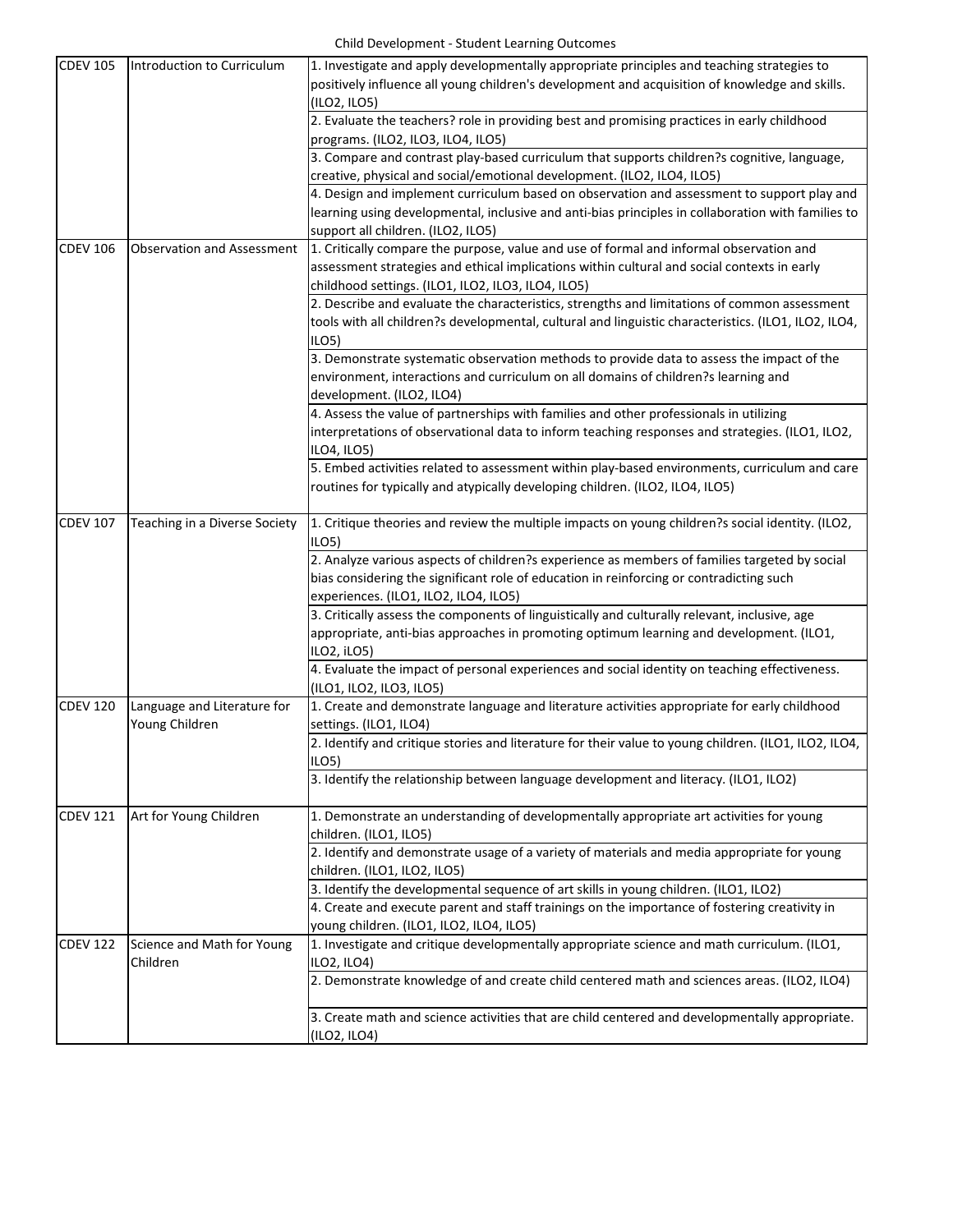| <b>CDEV 123</b> | Music and Movement for               | 1. Examine and critique developmentally appropriate music and movement curriculum for early                                                                                                 |
|-----------------|--------------------------------------|---------------------------------------------------------------------------------------------------------------------------------------------------------------------------------------------|
|                 | Young Children                       | 2. Demonstrate knowledge of and create a typical music area to stimulate young children. (ILO1,                                                                                             |
|                 |                                      | $ILO2$ )                                                                                                                                                                                    |
|                 |                                      | 3. Create music and movement activities that are developmentally appropriate for young                                                                                                      |
|                 |                                      | children. (ILO1, ILO2, ILO4)                                                                                                                                                                |
| <b>CDEV 124</b> | <b>Creative Cooking for Children</b> | 1. Identify the domains of learning involved in cooking. (ILO1, ILO2)                                                                                                                       |
|                 |                                      |                                                                                                                                                                                             |
|                 |                                      | 2. Identify, plan and demonstrate developmentally appropriate cooking activities. (ILO1, ILO2,                                                                                              |
|                 |                                      | ILO4                                                                                                                                                                                        |
|                 |                                      | 3. Create extensions of cooking activities into other areas of the curriculum. (ILO1, ILO2, ILO4)                                                                                           |
| <b>CDEV 125</b> | Multilingual and Multicultural       | 1. Plan and demonstrate learning experiences for children which recognize the child?s cultural                                                                                              |
|                 | Curriculum Young Children            | background. (ILO1, ILO2, ILO4, ILO5)                                                                                                                                                        |
|                 |                                      | 2. Design curriculum that infuses multiple cultures, languages, and differences appropriately                                                                                               |
|                 |                                      | throughout the year. (ILO2, ILO4, ILO5)                                                                                                                                                     |
|                 |                                      | 3. Critically assess the components of inclusive, age appropriate, anti-bias approaches in                                                                                                  |
|                 |                                      | promoting optimum learning and development. (ILO2, ILO4, ILO5)                                                                                                                              |
| <b>CDEV 140</b> | <b>Child Abuse</b>                   | 1. Identify signs of abuse and neglect. (ILO3, ILO5)                                                                                                                                        |
|                 |                                      | 2. Assess the underlying causes of abuse and neglect. (ILO1, ILO2)                                                                                                                          |
|                 |                                      | 3. Demonstrate knowledge of report procedures for mandated reporters. (ILO2, ILO3, ILO4,                                                                                                    |
|                 |                                      | ILO <sub>5</sub>                                                                                                                                                                            |
| <b>CDEV 141</b> | Children with Challenging            | 1. Evaluate Early Childhood environments in regards to influence on children?s behavior. (ILO2,                                                                                             |
|                 | <b>Behaviors</b>                     | ILO4, ILO5)                                                                                                                                                                                 |
|                 |                                      | 2. Compare and apply essential elements of positive behavior management techniques. (ILO2,                                                                                                  |
|                 |                                      | ILO <sub>5</sub>                                                                                                                                                                            |
|                 |                                      | 3. Demonstrate ability to modify the environment to positively affect challenging behaviors.                                                                                                |
|                 |                                      | (ILO1, ILO2, ILO4, ILO5)                                                                                                                                                                    |
| <b>CDEV 142</b> | What is Developmentally              | 1. Demonstrate knowledge of the principles of child development and learning that inform                                                                                                    |
|                 | Appropriate?                         | developmentally appropriate practice. (ILO2, ILO3, ILO4, ILO5)                                                                                                                              |
| <b>CDEV 200</b> | Practicum - Field Experience         | 1. Integrate understandings of children?s development and needs to develop and maintain                                                                                                     |
|                 |                                      | healthy, safe, respectful, supportive and challenging learning environments for all children.                                                                                               |
|                 |                                      | (ILO2, ILO3, ILO4, ILO5)                                                                                                                                                                    |
|                 |                                      | 2. Evaluate the effectiveness of an early childhood curriculum, classroom, teaching strategies<br>and how teachers involve families in their children?s development and learning to improve |
|                 |                                      |                                                                                                                                                                                             |
|                 |                                      | teaching practices for all children. (ILO2, ILO3, ILO4, ILO5)<br>3. Design, implement and evaluate curriculum activities that are based on observation and                                  |
|                 |                                      | assessment of young children. (ILO2, ILO3, ILO4, ILO5)                                                                                                                                      |
|                 |                                      | 4. Apply a variety of effective approaches, strategies and techniques supporting positive                                                                                                   |
|                 |                                      | relationships with children and adults. (ILO1, ILO2, ILO3)                                                                                                                                  |
|                 |                                      | 5. Critically assess one?s own teaching experiences to guide and inform practice. (ILO1, ILO3)                                                                                              |
|                 |                                      |                                                                                                                                                                                             |
| <b>CDEV 210</b> | Administration and                   | 1. Identify and demonstrate understanding of management principles and their relationship to                                                                                                |
|                 | Supervision                          | leadership styles. (ILO1, ILO2, ILO3, ILO5)                                                                                                                                                 |
|                 |                                      | 2. Investigate and create a typical program budget. (ILO2, ILO3, ILO4)                                                                                                                      |
|                 |                                      | 3. Identify appropriate materials for a learning center in an early learning environment that is                                                                                            |
|                 |                                      | responsive to diverse learners. (ILO2, ILO4, ILO5)                                                                                                                                          |
| <b>CDEV 211</b> | <b>Advanced Management</b>           | 1. Identify key aspects of quality early childhood educational programs and plan a proposal for                                                                                             |
|                 | <b>Functions</b>                     | 2. Identify strategies for family involvement and create and assess program parent involvement                                                                                              |
|                 |                                      | plan. (ILO1, ILO2, ILO3)                                                                                                                                                                    |
|                 |                                      | 3. Demonstrate knowledge of personnel requirements, policies, training, and evaluation. (ILO1,                                                                                              |
|                 |                                      | ILO2, ILO3)                                                                                                                                                                                 |
| <b>CDEV 212</b> | Adult Supervision in Child           | 1. Identify methods for staff improvement. (ILO1, ILO2, ILO3, ILO4)                                                                                                                         |
|                 | <b>Development Programs</b>          | 2. Demonstrate ability to work with staff. (ILO1, ILO2, ILO3, ILO4)                                                                                                                         |
|                 |                                      | 3. Provide a variety of sources to evaluate self and staff. (ILO1, ILO2, ILO3, ILO4)                                                                                                        |